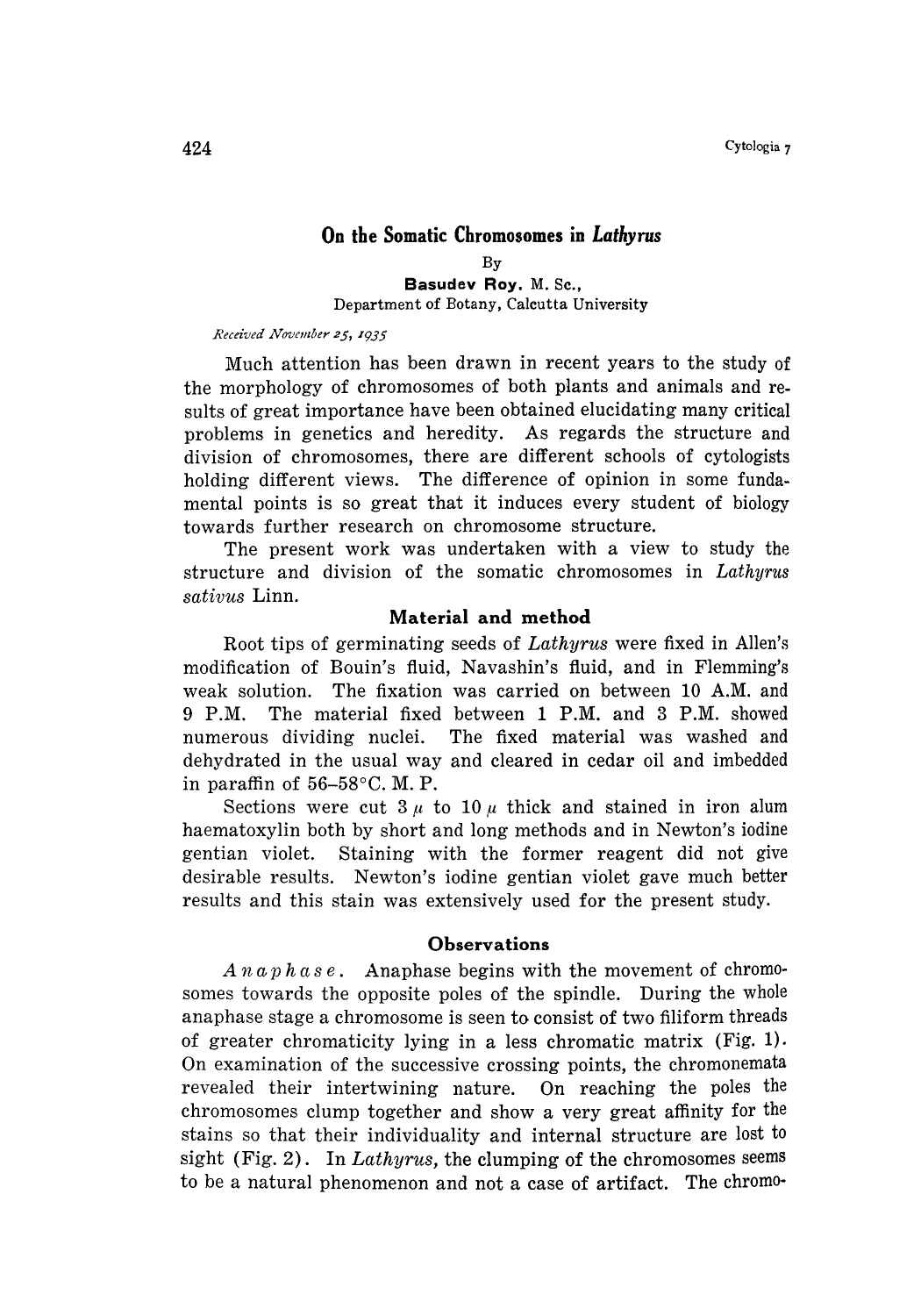somes clump and again emerge out of this clumping gradually (Fig. 3). Such a sequence cannot be expected in a case of artifact.

 $Telophase$ . Telophase begins with the relaxing of chromosomes from polar clumping; in early telophase the karyolymph shows much affinity for the stains thus rendering our study of the chromo somes very difficult. At first only the outlines of the chromosomes are discernible. Gradually the karyolymph loses its affinity for the stains and the individuality and structure of the chromosomes become pro nounced. Intertwined chromonemata become visible in a chromosome and delicate attenuations connecting adjacent chromosomes (Fig. 4).

In this investigation, Grégoire's theory of the alveolisation of the telophase chromosomes cannot be corroborated for telophase chromosomes are seen to consist throughout of two intertwined chromonemata having the semblance of vacuolated chromosomes. Most probably Grégoire's failure to detect the chromonemic structure of a chromosome led to such assumption.

With the progress of telophase, the nuclear membrane makes its appearance and soon after its formation, one or more nucleoli appear (Figs.  $5 \& 6$ ).

In the telophase, anastomoses are seen in abundance connecting the chromosomes which have by this time become very thinner and consequently longer (Fig. 7). In still later telophase, the chromo somes become uninteligible in character. This may be attributed to the extensive development of the anastomoses and to the thining of the chromosomes. The less chromatic matrix in a chromosome has disappeared by this time; of course in this investigation the proof of its presence or absence is confined to its staining property only.

 $Resting\;sta\,ge.$  The resting nucleus contains a net work of fine threads. Duality of these threads is not at all discernible. Draw ing sequence from the late telophase this much can be said without error that these threads represent the chromosomes and their anasto moses. In fact the chromosomes have become so thin that it is not at all discernible which portion of the threads belong to the chromo somes and which portion, to their anastomoses (Fig. 8).

Prophase. Nuclei entering prophase show the following changes-1. the gradual withdrawal of the anastomoses, 2. the thickening of the chromosome threads and 3. an increase in affinity of the threads for the stains. The withdrawal of the anastomoses and thickening of the chromosome threads are long processes and innumerable intermediate stages are seen between the onset and completion of these processes. The individuality of the chromosomes becomes gradually recognizable and when the chromosomes have attained a moderate thickness, their duality (the chromonemata and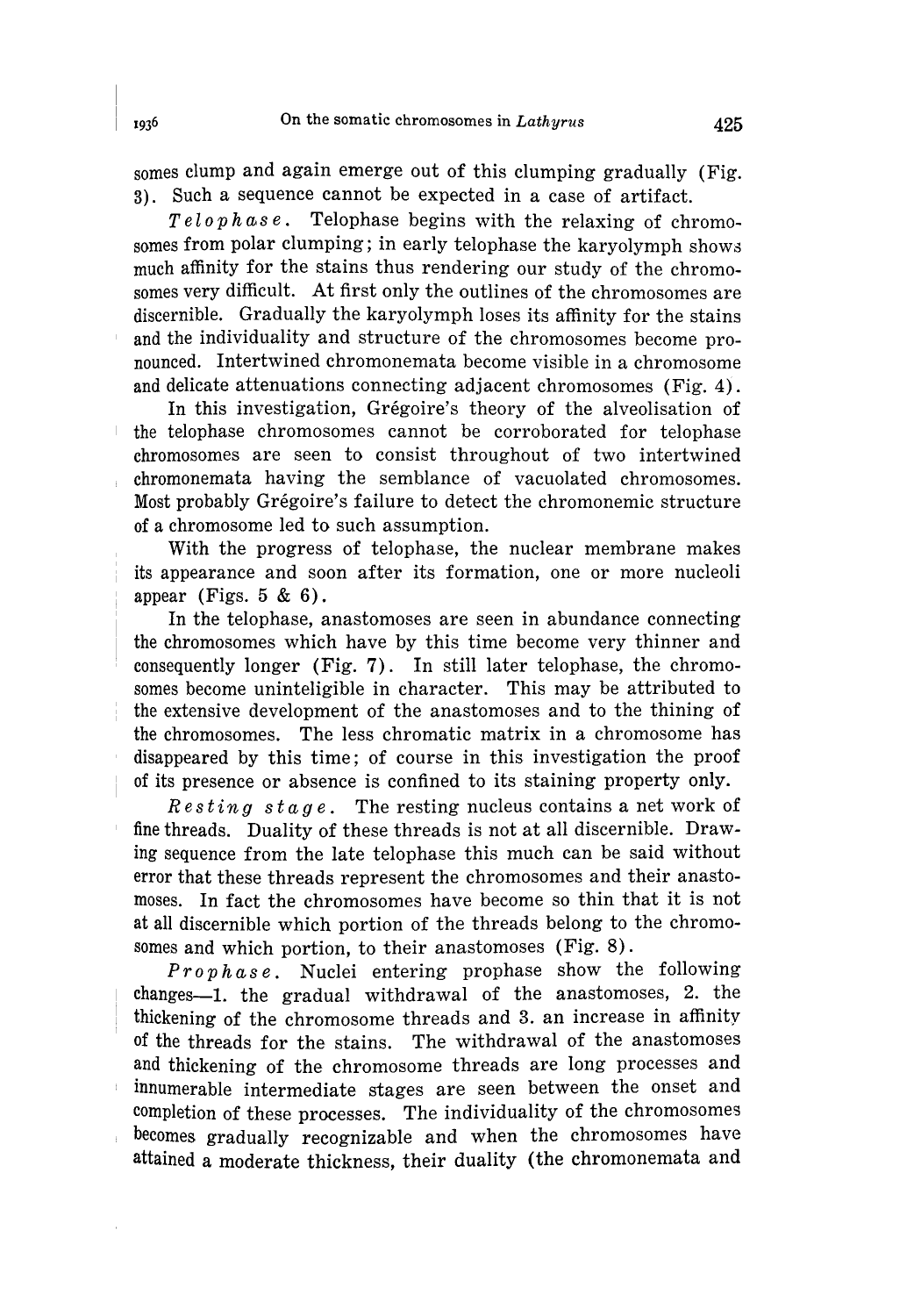

Figs. 1-13. All figures were drawn with the help of a Zeiss camera-lucida at table level, with Leitz  $1/12$  inch oil imm., N. A. 1.32 and Zeiss ocular No. 15 and immers aplanatic condenser N.A. 1.2. Magnification of all figures is  $\times$  2800. Fig. 1. Ana phase: chromosomes showing duality of the chromatic elements. Flemming. Iodine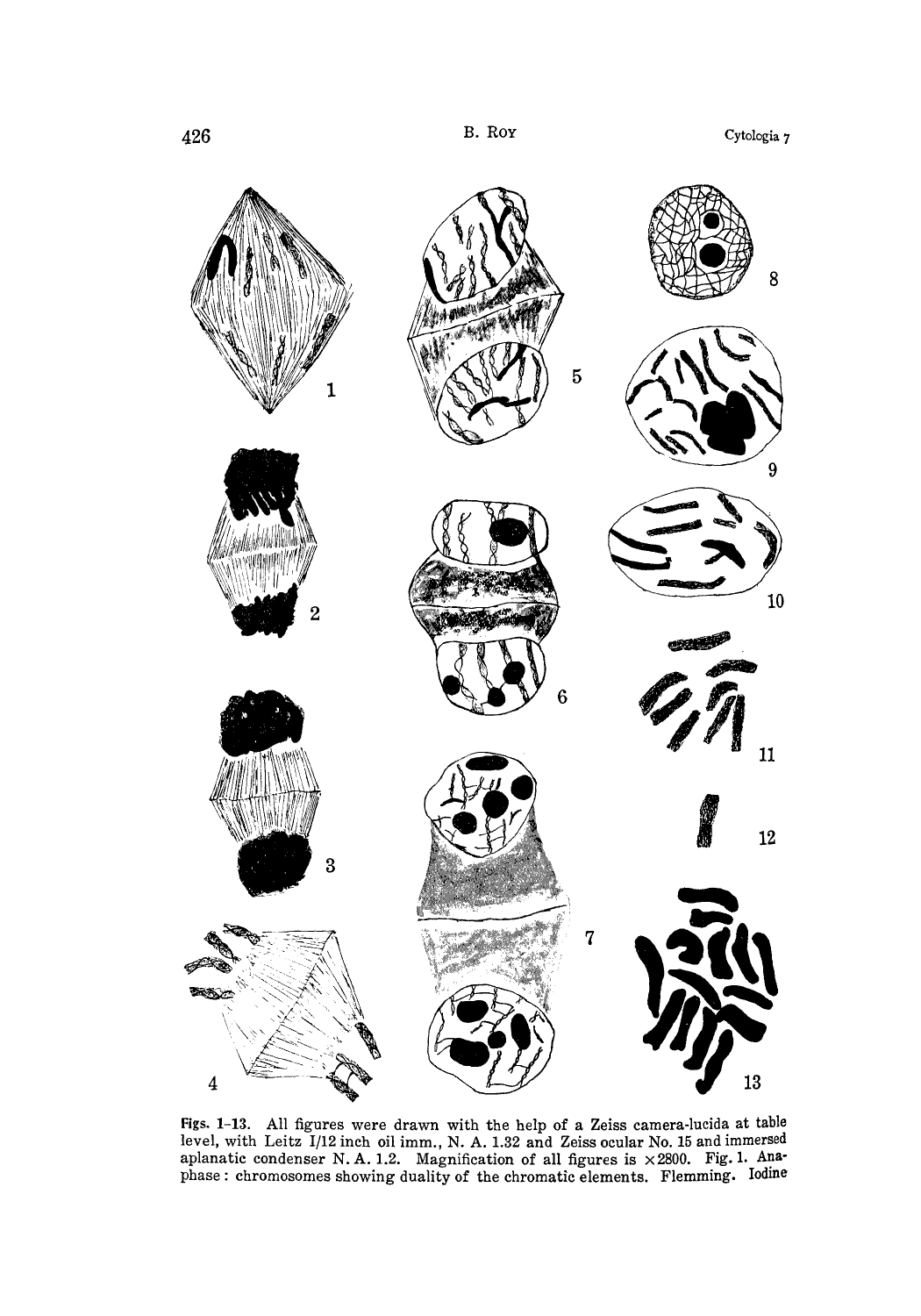the less chromatic matrix) becomes visible (Figs.  $9 & 10$ ). As prophase progresses, the nucleolus decreases in size, the corroding process being very varied; sometimes it takes place more or less uniformly over the whole surface of the nucleolus and sometimes it is much greater at some points, the result being that the nucleolus sometimes assumes a two-, three- or many-lobed appearance (Fig.  $9$ ); in all cases however the nucleolus disappears in the late prophase. It is interesting to note here that two processes go on simultaneously namely the corroding of the nucleolus and the increase in chromatici ty of the chromosomes. It is more interesting to note that by late prophase when the chromosomes have attained sufficient chromaticity and are nearly ready for division that the nucleolus disappears to reappear only in relatively late telophase when the chromosomes seem to lose much of their chromaticity. Summing up these evidences, one is led to assume that the nucleolus plays an active role in chromo some division.

It is very important to record that some of the prophase chromo somes showed beaded appearance of their chromonemata, though these beads were few in number.

The less chromatic matrix of the chromosome is persistent throughout the whole prophase from the time the duality of the chromosome becomes visible. The nuclear membrane finally dis appears and the spindle gradually makes its appearance.

 $Meta p h a s e$ . The chromosomes are at first scattered over the spindle, but gradually they become arranged at the equatorial plate. In spite of their great affinity for the stains, the duality of the chromosomes is very clear and in well differentiated sections each chromo nema in every chromosome showed distinctly beaded appearance and

gentian violet. Fig. 2. Beginning of polar clumping: internal structure of the chro mosomes is obscured. Flemming. Iodine gentian violet. Fig. 3. Polar clumping: later than above, individuality of the chromosomes is not clearly discernible, but it is not completely obscured. Flemming. Iodine gentian violet. Fig. 4. Early telophase. Chromosomes showing intertwined chromonemata. Flemming. Iodine gentian violet. Fig. 5. Telophase. Later than above; chromosomes showing in creased twining of the chromonemata. Nuclear membrane has appeared. Flemming. Iodine gentian violet. Fig. 6. Telophase. Nucleoli have appeared. Flemming. Iodine gentian violet. Fig. 7. Telophase. Chromosomes have become much thinned; intertwining aspect of the chromonemata is very remarkable. Anastomoses are abundant. Flemming. Iodine gentian violet. Fig. 8. Resting nucleus showing reticular structure of the chromatic threads. Flemming. Iodine gentian violet. Fig. 9. Prophase. Chromosomes showing internal structure. Corroding of the nu cleolus is to be noted. Flemming. Iodine gentian violet. Fig. 10. Prophase. Later than above, nucleolus has disappeared. Flemming. Iodine gentian violet. Fig. 11. Metaphase plate chromosomes showing beaded character of chromonemata. Flem ming. Iodine gentian violet. Fig. 12. Metaphase chromosome showing the organi sation of the daughter chromosomes. Flemming. Iodine gentian violet. Fig. 13. Metaphase plate: chromosomes show their heteromorphic nature. Flemming. Iron alum haematoxylin.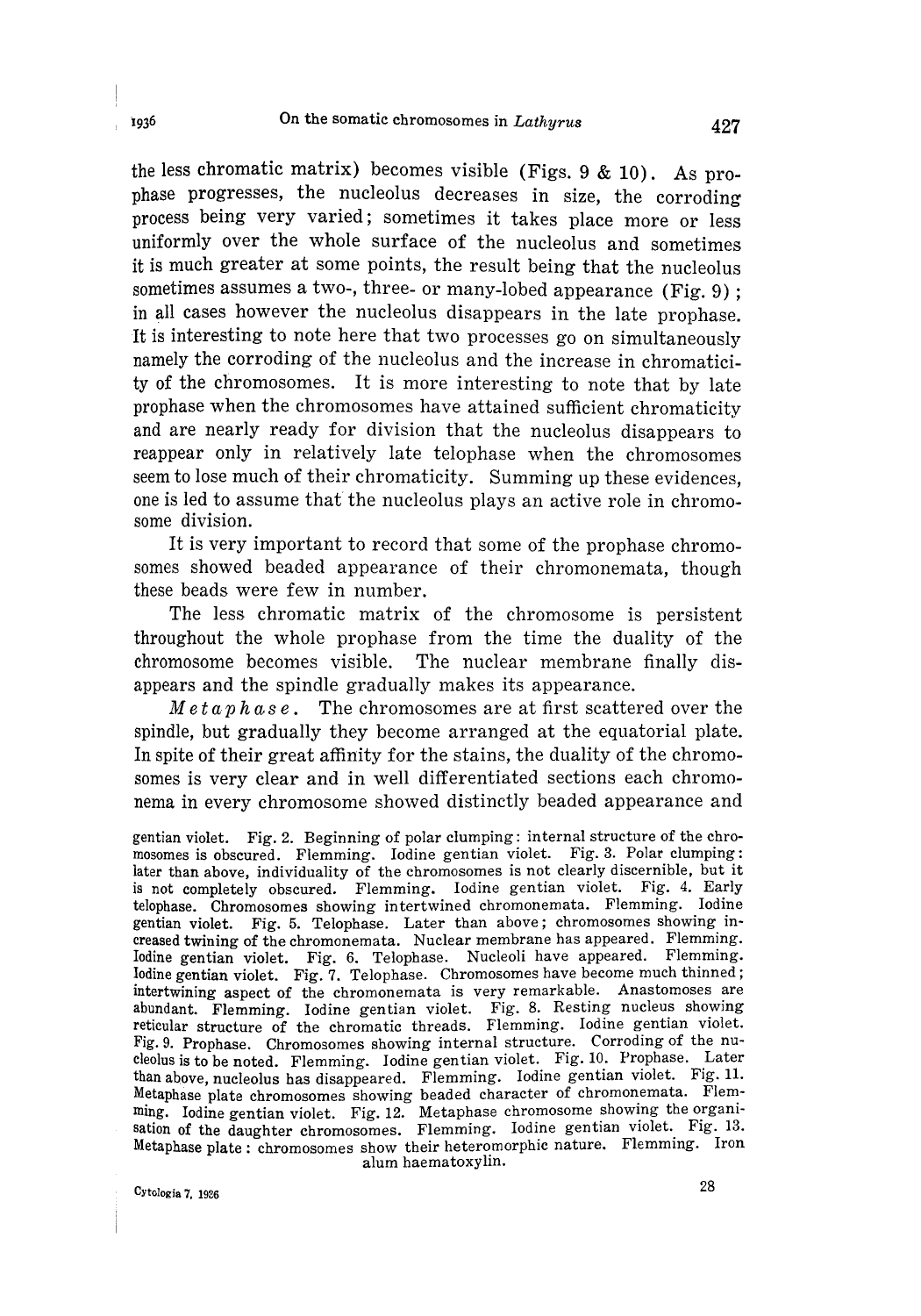these beads were quite large in number (Fig. 11). The metaphase plate stage is of fairly long duration and at this stage the chromo nemata were much untwined. The next stage that was found was the duality of each chromonema in a chromosome or the quadruple structure of a chromosome (Fig. 12).

In the metaphase plate stage, the chromosomes were examined from sections of varying thickness. It was found that the somatic chromosomes in Lathyrus are 14 in number and that they are heteromorphic (Fig. 13).

### Discussion

The chromosome in Lathyrus is made up of two chromonemata imbedded in a less chromatic matrix which begins to disappear dur ing the telophase stage leaving no sign of it in the late telophase, the chromonemata maintaining the genetic continuity of the chromo somes through the resting stage; whether the less chromatic matrix disappears in the nucleoplasm or disappears to be stored up in the nucleolus is very difficult to be said with certainty. From the early prophase again the less chromatic matrix is recognisable and persists through metaphase and anaphase, up to the early telophase. Paired chromonemata in a chromosome is visible in almost all stages being obscured in the late telophase and resting stages only. This obscurity is again due to the extensive development of the anastomoses and thinness of the chromosome threads. Lastly the quadruple structure of the metaphase chromosome leaves no doubt about the fact that the duality of the chromonemata is a normal and constant feature of a Lathyrus chromosome. So about the duality of a chromosome the author corroborates the findings of Kaufmann (1926), Sharp (1929), Telezynsky (1930, 1931), Hedayetullah (1931) and Koshy (1933).

The supporters of the dual chromonema in a chromosome are of different opinion about the time of chromosome division. Kauf mann (1926) and Sharp (1929) observed the chromosomes to divide in prophase while Hedayetullah (1931) and Koshy (1933) maintain that the chromosome divides in the metaphase plate stage. In the present work, the writer observed the first evidence of the division of the chromosome in its quadruple nature which was absent from the prophase chromosomes. Hence the  $Lathyrus$  chromosome seems to divide at the metaphase plate stage.

#### Summary

1. The anaphase chromosome is composed of two intertwined chromonemata (chromatic threads) lying in a less chromatic matrix.

2. The duality of the chromosome is temporarily obscured dur ing the "tassement polaire" or polar clumping stage.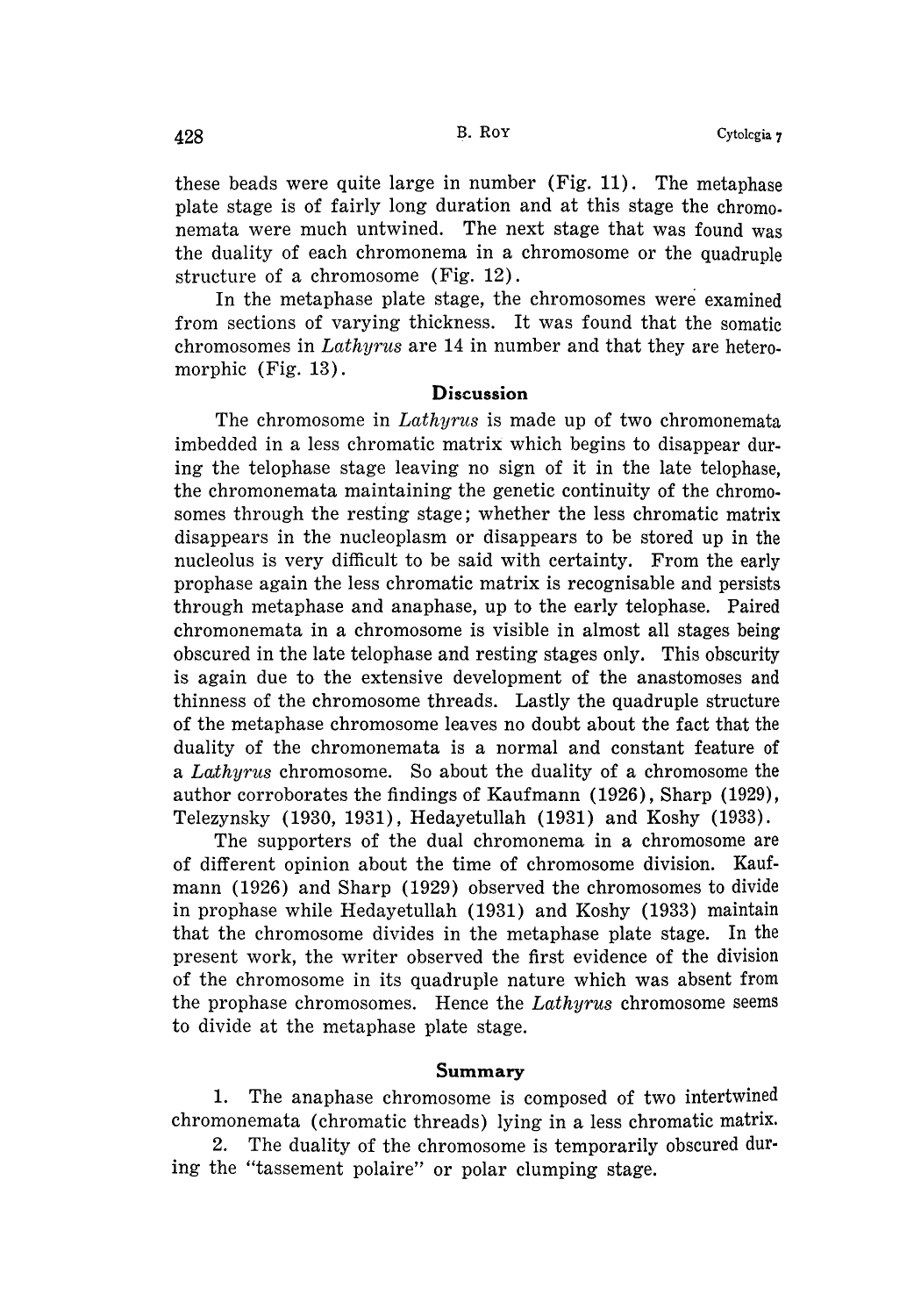3. At telophase, the less chromatic matrix of the chromosome gradually disappears and the chromonemata maintain the genetic continuity of the chromosome.

4. Individuality of the chromosomes and of the chromonemata are not recognisable in the late telophase and the resting stage of the nucleus.

5. Individuality of the chromosomes and of the chromonemata become again visible in the comparatively advanced prophase stage.

6. The less chromatic matrix reappears in the early prophase.

7. At the equatorial plate stage, each of the two chromonemata of a chromosome gives rise to two daughter chromonemata thus giv ing rise to a quadruple structure of the mother chromosome.

In conclusion I wish to express my gratitude to Prof. S. P. Agharkar for facilities offered during the progress of this investiga tion.

#### References

| <b>Bolles-Lee, A.</b> (1920).                                                     |            | The Structure of Certain Chromosomes and the Mechanism of                                                             |
|-----------------------------------------------------------------------------------|------------|-----------------------------------------------------------------------------------------------------------------------|
|                                                                                   | $(1924)$ . | their Division. Quart. Jour. Micr. Sci. 65, 1-32.<br>The Chromosomes of <i>Paris quadrifolia</i> and the Mechanism of |
|                                                                                   |            | their Division. Ibid. $69, 1-25$ .                                                                                    |
| <b>Bonnevie, Kristine</b> (1908). Chromosomenstudien. I. Arch. Zellf. 1, 450–514. |            |                                                                                                                       |
|                                                                                   | $(1911)$ . | Chromosomenstudien. III. Chromatinreifung in Allium cepa.                                                             |
|                                                                                   |            | Ibid. 6, 190–253.                                                                                                     |
| Digby, L.                                                                         | $(1910)$ . | The Somatic, Premeiotic, and Meiotic Nuclear Division of                                                              |
|                                                                                   |            | Galtonia candicans. Ann. Bot. 24, 727-57.                                                                             |
|                                                                                   | $(1919)$ . | On the Archesporial and Meiotic Mitoses in Osmunda. Ann.                                                              |
|                                                                                   |            | Bot. 33, 160-172.                                                                                                     |
| Earl, R.O.                                                                        | $(1927)$ . | The Nature of Chromosomes. I. Effects of Reagents on Root                                                             |
|                                                                                   |            | Tip Sections of Vicia faba. Bot. Gaz. 84, 58-74.                                                                      |
| Fraser, H. C. I. (1914).                                                          |            | The Behaviour of the Chromatin in the Meiotic Divisions of                                                            |
| <i>Vicia faba.</i> Ann. Bot. 28, 633-42.                                          |            |                                                                                                                       |
|                                                                                   |            | and Snell, J. (1911). The Vegetative Division in Vicia faba. Ann. Bot. 25,                                            |
|                                                                                   |            | $845 - 55.$<br>Somatic Mitoses in CEnothera. Ann. Bot. 26, 993-1010.                                                  |
| Gates, R.R.                                                                       | $(1912)$ . | La structure de l'élément chromosomique au repos et en                                                                |
| Grégoire, V.                                                                      | $(1906)$ . | division dans las cellules végétales (Racines d'Allium). La                                                           |
|                                                                                   |            | Cellule 23, 311-53.                                                                                                   |
|                                                                                   |            | and Wygearts, A. (1903). La reconstitution du noyau et la formation des                                               |
|                                                                                   |            | chromosomes dans les cineses somatiques. I. La Cellule 21,                                                            |
|                                                                                   |            | $5 - 76.$                                                                                                             |
| Hedayetullah, S. (1931). On the Structure and Division of the Somatic Chromosomes |            |                                                                                                                       |
| in Narcissus. Journ. R. Micr. Soc. 51, 347-386.                                   |            |                                                                                                                       |
| Kaufmann, B. P. (1926). Chromosome Structure and its Relation to the Chromosome   |            |                                                                                                                       |
|                                                                                   |            | Cycle. I. Somatic Mitosis in Tradescantia pilosa. Amer.                                                               |
|                                                                                   |            | Jour. Bot. 13, 59-80.                                                                                                 |
| Koshy, T. K. (1933).                                                              |            | Chromosomes Studies in Allium. I. The Somatic Chromo-                                                                 |
|                                                                                   |            | Jour. R. Micr. Soc. 53, 299-318.<br>somes.                                                                            |
| Kuwada, Y.                                                                        | $(1926)$ . | On the Structure of the Anaphasic Chromosomes in the                                                                  |
|                                                                                   |            | Somatic Mitosis of Vicia faba, with Special Reference to the                                                          |
|                                                                                   |            | So-called Longitudinal Split of Chromosomes in the Telophase.                                                         |
|                                                                                   |            | Mem. Coll. Sci., Kyoto Imp. Univ. B. 2, 1-13.                                                                         |

 $\frac{1}{2}$